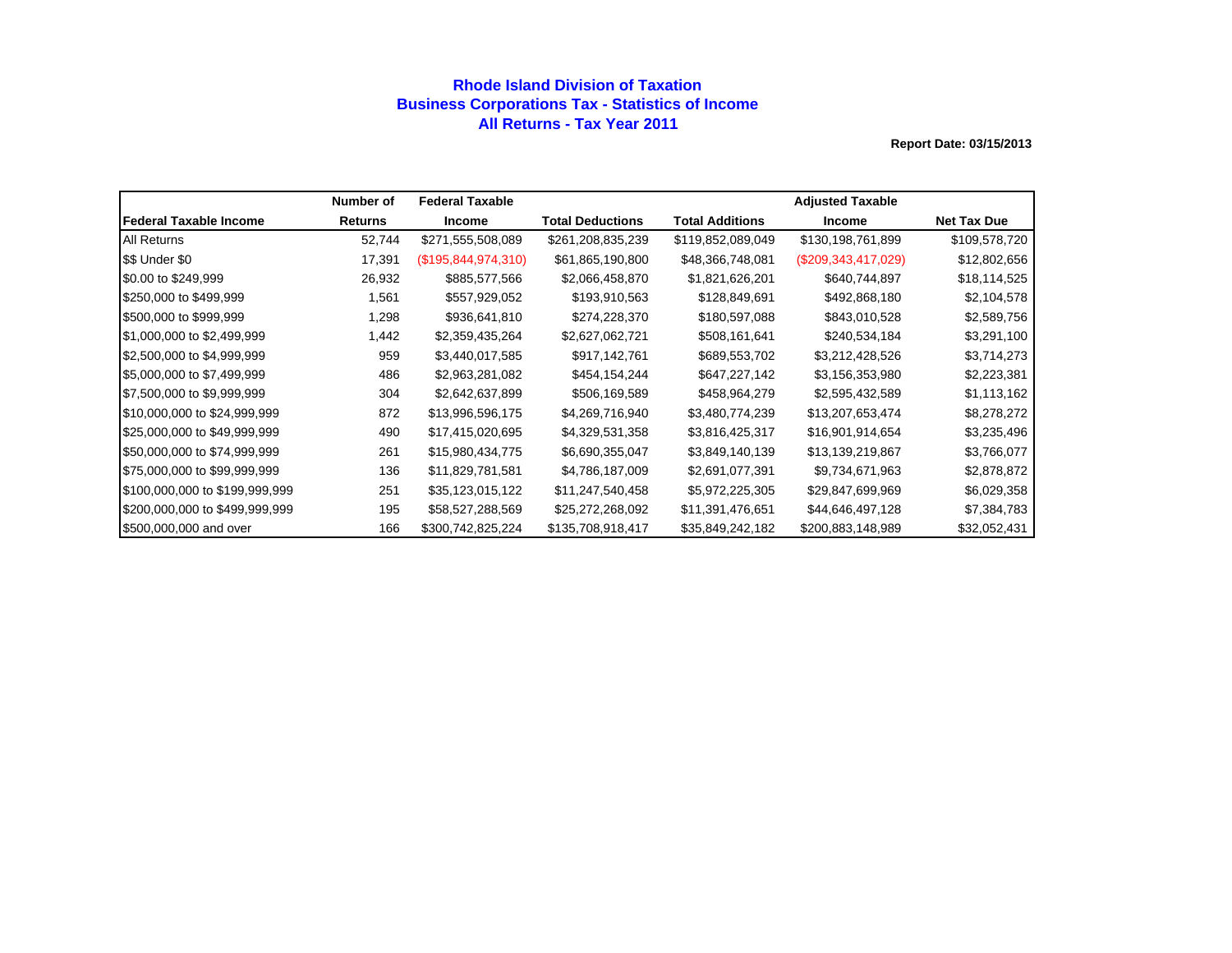#### **Rhode Island Division of Taxation Business Corporations Tax - Statistics of Income All Returns - Deductions from Federal Taxable Income - Tax Year 2011**

|                                |           |                      |                      |                   |                   | Exempt       |                         |                  |                          |              |                  |                |                 |
|--------------------------------|-----------|----------------------|----------------------|-------------------|-------------------|--------------|-------------------------|------------------|--------------------------|--------------|------------------|----------------|-----------------|
|                                |           |                      |                      | Special           | Special           | Dividends    | <b>Exempt Dividends</b> | <b>Dividends</b> | <b>Foreign Dividends</b> | Depreciation | Depreciation     | Discharge      | Discharge       |
|                                | Number of | <b>Net Operating</b> | <b>Net Operating</b> | <b>Deductions</b> | <b>Deductions</b> | and Interest | and Interest            | Gross-Up         | and Gross-Up             | and Sec 179  | and Sec 179      | Indebt         | Indebt          |
| <b>Federal Taxable Income</b>  | Returns   | <b>Loss Count</b>    | <b>Loss Amount</b>   | Count             | Amount            | Count        | Amount                  | Count            | Amount                   | Count        | Amount           | Count          | Amount          |
| All Returns                    | 52,744    | 2,757                | \$103,163,954,057    | 1,185             | \$103,075,400,867 | 1,303        | \$23,413,950,694        | 454              | \$10,550,962,756         | 12,209       | \$21,004,566,865 | 38             | \$2,813,775,950 |
| \$\$ Under \$0                 | 17,391    | 431                  | \$47,472,110,885     | 374               | \$5,003,237,035   | 382          | \$3,230,533,884         | 119              | \$993,694,676            | 3,991        | \$5,165,614,320  | 11             | \$12,334,483    |
| \$0.00 to \$249,999            | 26,932    | 1,445                | \$887,314,305        | 196               | \$1,002,468,442   | 145          | \$4,575,836             |                  | \$1,362,913              | 4,982        | \$170,737,374    | 6              | \$88,245        |
| \$250,000 to \$499,999         | 1,561     | 97                   | \$145,240,749        | 25                | \$1,275,457       | 29           | \$1,064,102             |                  | \$518                    | 648          | \$46,329,737     | $\Omega$       |                 |
| \$500,000 to \$999,999         | 1,298     | 79                   | \$153,734,696        | 33                | \$15,066,383      | 36           | \$57,789,861            | 5                | \$795,028                | 555          | \$46,842,402     | $\Omega$       |                 |
| \$1,000,000 to \$2,499,999     | 1.442     | 128                  | \$2,288,868,120      | 46                | \$78,069,638      | 75           | \$146,139,091           | 9                | \$3,342,483              | 590          | \$110,643,389    | $\overline{2}$ | \$1,967,484     |
| \$2,500,000 to \$4,999,999     | 959       | 112                  | \$494,866,068        | 44                | \$38,284,979      | 65           | \$196,158,160           | 16               | \$11,837,082             | 352          | \$175,996,472    | $\Omega$       |                 |
| \$5,000,000 to \$7,499,999     | 486       | 45                   | \$242,138,382        | 24                | \$34,812,227      | 44           | \$49,063,832            | 14               | \$11,758,898             | 185          | \$116,380,905    |                | \$6,196,457     |
| \$7,500,000 to \$9,999,999     | 304       | 37                   | \$297,730,963        | 22                | \$21,598,879      | 39           | \$56,926,803            | 12               | \$37,369,158             | 110          | \$92,543,786     | 0              | \$0             |
| \$10,000,000 to \$24,999,999   | 872       | 126                  | \$2,676,367,953      | 65                | \$483,593,289     | 102          | \$307,618,285           | 46               | \$83,018,833             | 287          | \$719,118,580    | 8              | \$17,253,378    |
| \$25,000,000 to \$49,999,999   | 490       | 83                   | \$2,452,380,737      | 69                | \$922,314,658     | 85           | \$268,204,328           | 35               | \$110,772,028            | 161          | \$575,859,607    | $\overline{2}$ | \$3,175,406     |
| \$50,000,000 to \$74,999,999   | 261       | 38                   | \$2,440,594,454      | 53                | \$2,971,496,874   | 48           | \$378,444,560           | 26               | \$108,625,508            | 93           | \$791,193,651    | $\mathbf 0$    |                 |
| \$75,000,000 to \$99,999,999   | 136       | 28                   | \$2,795,021,191      | 33                | \$1,027,268,678   | 37           | \$581,056,704           | 18               | \$139,901,591            | 45           | \$242,938,845    | $\Omega$       | \$0             |
| \$100,000,000 to \$199,999,999 | 251       | 33                   | \$2,944,049,644      | 72                | \$4,638,163,394   | 65           | \$1,581,616,786         | 44               | \$354,185,216            | 90           | \$1,729,525,418  | $\overline{2}$ | \$14,899,224    |
| \$200,000,000 to \$499,999,999 | 195       | 37                   | \$12,521,354,543     | 49                | \$6,702,672,220   | 68           | \$2,659,153,755         | 48               | \$794,449,019            | 59           | \$2,594,638,555  |                | \$3,616,955     |
| \$500,000,000 and over         | 166       | 38                   | \$25,352,181,367     | 80                | \$80,135,078,714  | 83           | \$13,895,604,707        | 57               | \$7,899,849,805          | 61           | \$8,426,203,824  |                | \$2,754,244,318 |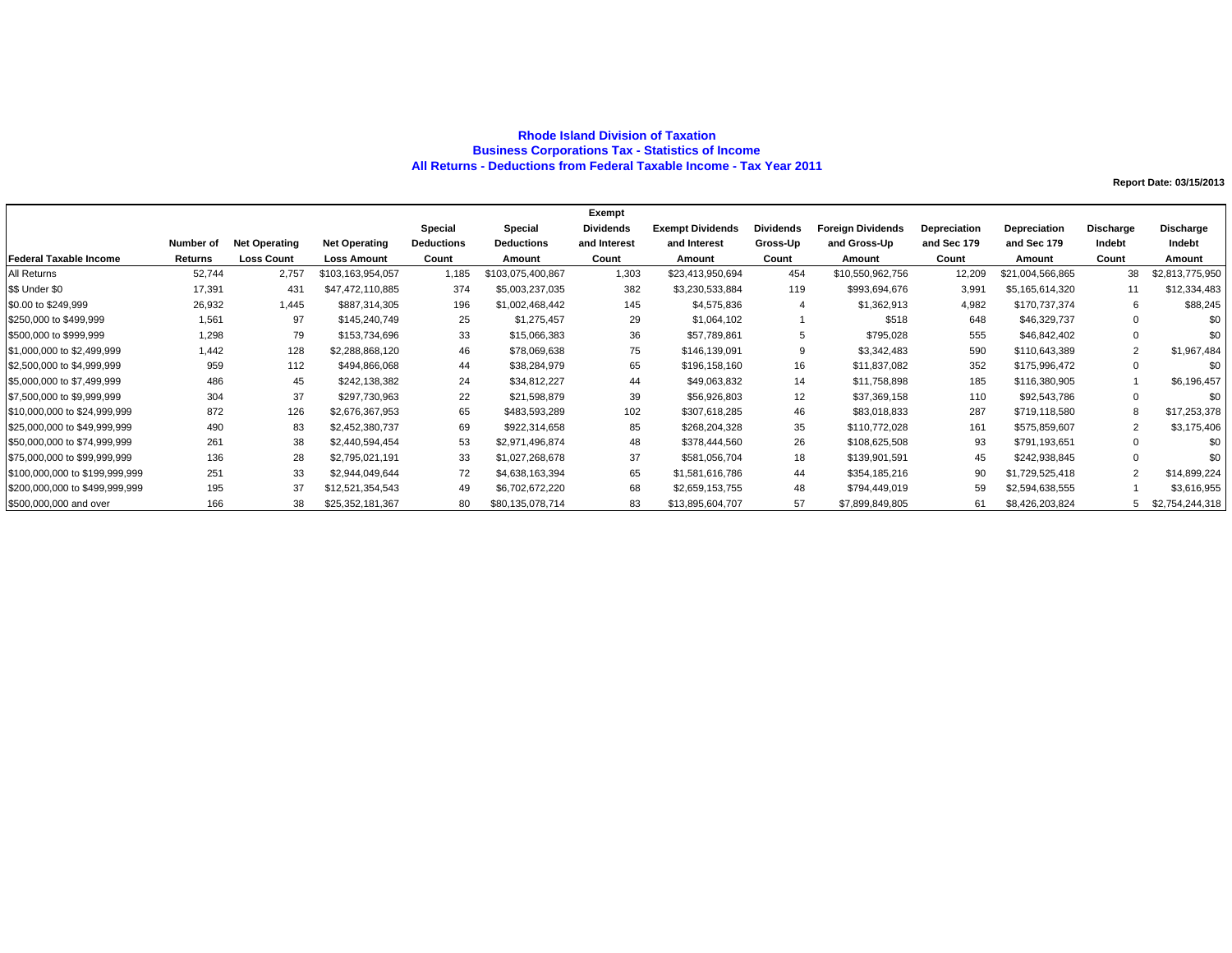### **Rhode Island Division of Taxation Business Corporations Tax - Statistics of Income All Returns - Additions to Federal Taxable Income - Tax Year 2011**

|                                |                | <b>Interest</b> | <b>Interest</b> |                     |                     | <b>Bonus</b>            | <b>Bonus</b>            | <b>Captive REIT</b>    | <b>Captive REIT</b>     | Discharge      | <b>Discharge</b> |
|--------------------------------|----------------|-----------------|-----------------|---------------------|---------------------|-------------------------|-------------------------|------------------------|-------------------------|----------------|------------------|
| <b>Federal Taxable</b>         | Number of      | <b>Income</b>   | <b>Income</b>   | <b>RI Corporate</b> | <b>RI Corporate</b> | <b>Depreciation and</b> | <b>Depreciation and</b> | <b>Dividends Paid</b>  | <b>Dividends</b>        | Indebt         | Indebt           |
| Income                         | <b>Returns</b> | Count           | Amount          | <b>Taxes Count</b>  | Taxes Amount        | Sec 179 Count           | Sec 179 Amount          | <b>Deduction Count</b> | <b>Deduction Amount</b> | Count          | Amount           |
| All Returns                    | 52,744         | 918             | \$3,481,893,974 | 8,830               | \$3,412,302,381     | 11,021                  | \$83,765,754,716        | 16                     | \$558,862,103           | 15             | \$506,089,673    |
| \$\$ Under \$0                 | 17,391         | 237             | \$1,520,227,628 | 3,425               | \$2,413,957,761     | 3,364                   | \$35,536,303,950        | 5                      | \$157,336,096           | 5              | \$47,604,152     |
| \$0.00 to \$249,999            | 26,932         | 116             | \$11,675,105    | 2,477               | \$9,184,438         | 3,382                   | \$1,583,141,476         |                        | \$201,080,247           | 4              | \$55,050         |
| \$250,000 to \$499,999         | 1,561          | 31              | \$1,113,880     | 230                 | \$2,059,691         | 633                     | \$118,809,003           |                        | \$12,988                | $\Omega$       | \$0              |
| \$500,000 to \$999,999         | 1,298          | 51              | \$10,328,545    | 263                 | \$5,478,281         | 619                     | \$154,059,422           |                        | \$0                     |                | \$0              |
| \$1,000,000 to \$2,499,999     | 1,442          | 83              | \$21,616,069    | 383                 | \$17,519,813        | 742                     | \$440,513,720           |                        | \$0                     |                | \$0              |
| \$2,500,000 to \$4,999,999     | 959            | 53              | \$18,702,079    | 354                 | \$29,833,181        | 513                     | \$612,478,610           |                        | \$4,270,597             |                | \$0              |
| \$5,000,000 to \$7,499,999     | 486            | 32              | \$11,232,029    | 188                 | \$9,138,181         | 259                     | \$572,121,266           |                        | \$173,027               | ∩              | \$0              |
| \$7,500,000 to \$9,999,999     | 304            | 29              | \$8,502,852     | 144                 | \$10,122,535        | 166                     | \$363,958,402           | $\Omega$               | \$0                     |                | \$0              |
| \$10,000,000 to \$24,999,999   | 872            | 76              | \$66,301,656    | 443                 | \$56,239,318        | 466                     | \$2,643,719,071         | $\Omega$               | \$0                     |                | \$7,980,000      |
| \$25,000,000 to \$49,999,999   | 490            | 44              | \$105,265,140   | 285                 | \$38,080,158        | 275                     | \$2,885,605,095         | $\Omega$               | \$0                     | $\Omega$       | \$0              |
| \$50,000,000 to \$74,999.999   | 261            | 28              | \$30,229,782    | 156                 | \$86,859,157        | 140                     | \$1,949,035,695         |                        | \$2,198,000             | $\overline{2}$ | \$84,700,902     |
| \$75,000,000 to \$99,999,999   | 136            | 17              | \$18,434,286    | 91                  | \$25,409,058        | 85                      | \$1,842,068,242         | $\Omega$               | \$0                     | $\Omega$       | \$0              |
| \$100,000,000 to \$199,999,999 | 251            | 37              | \$116,551,378   | 153                 | \$80,186,582        | 151                     | \$3,997,755,222         |                        | \$6,862,066             |                | \$26,814,998     |
| \$200,000,000 to \$499,999,999 | 195            | 45              | \$328,828,724   | 128                 | \$67,709,625        | 130                     | \$6,966,161,532         | $\Omega$               | \$0                     | 0              | \$0              |
| \$500,000,000 and over         | 166            | 39              | \$1,212,884,821 | 110                 | \$560,524,602       | 96                      | \$24,100,024,010        |                        | \$186,929,082           |                | \$338,934,912    |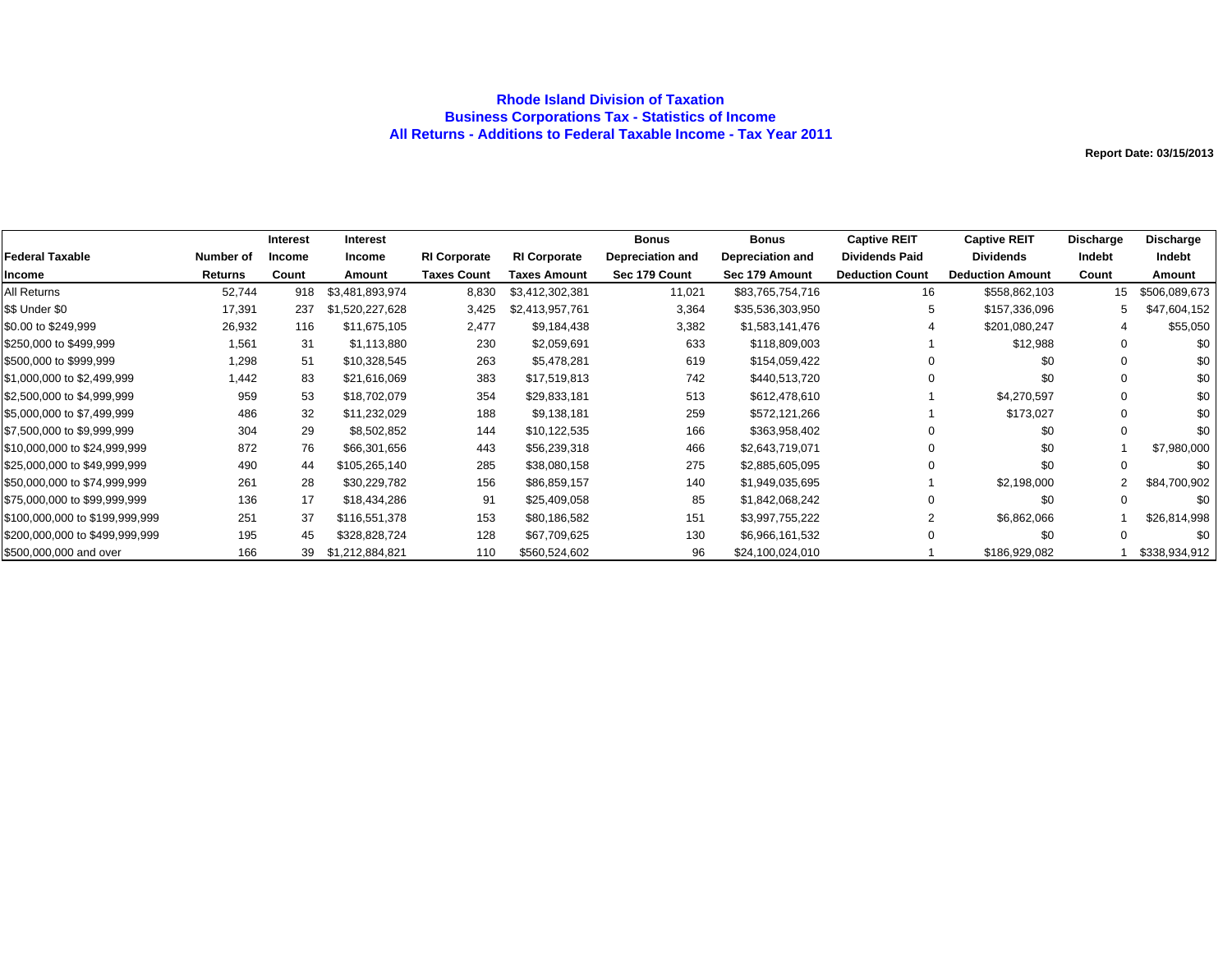## **Rhode Island Division of Taxation Business Corporations Tax - Statistics of Income All Returns - Credits - Tax Year 2011**

|                                |           | <b>Historic</b>   | <b>Historic</b>   |             |         | Invest         | <b>Invest</b> | R&D            | R&D         | Ent          | Ent       | Other          | Other          |
|--------------------------------|-----------|-------------------|-------------------|-------------|---------|----------------|---------------|----------------|-------------|--------------|-----------|----------------|----------------|
|                                | Number of | <b>Tax Credit</b> | <b>Tax Credit</b> | <b>Film</b> | Film    | Tax            | Tax           | Exp            | Exp         | Zone         | Zone      | <b>Credits</b> | <b>Credits</b> |
| lFederal Taxable Income        | Returns   | Count             | Amount            | Count       | Amount  | Count          | Amount        | Count          | Amount      | Count        | Amount    | Count          | Amount         |
| <b>All Returns</b>             | 52,744    | 3                 | \$758,103         |             | \$1,497 | 70             | \$17,574,832  | 44             | \$2,495,857 | 5.           | \$374,209 | 26             | \$773,800      |
| \$\$ Under \$0                 | 17,391    | 0                 | \$0               | $\Omega$    | \$0     | 8              | \$317,251     | 13             | \$875,588   | 0            | \$0       |                | \$203,384      |
| \$0.00 to \$249,999            | 26,932    | 0                 | \$0               | 0           | \$0     | 31             | \$185,749     | 5              | \$22,081    | $\mathbf{1}$ | \$5,000   | 12             | \$72,029       |
| \$250,000 to \$499,999         | 1,561     | 0                 | \$0               |             | \$1,497 | 5              | \$109,640     | 4              | \$93,789    |              | \$2,500   | 2              | \$13,500       |
| \$500,000 to \$999,999         | 1,298     |                   | \$32,375          | 0           | \$0     | 4              | \$44,934      | 2              | \$71,493    |              | \$36,973  | 3              | \$91,600       |
| \$1,000,000 to \$2,499,999     | 1,442     | 0                 | \$0               | 0           | \$0     | 3              | \$115,960     | 0              | \$0         | 0            | \$0       | 0              | \$0            |
| \$2,500,000 to \$4,999,999     | 959       |                   | \$225,728         | 0           | \$0     | 2              | \$240,947     | $\overline{2}$ | \$191,444   | 0            | \$0       | 0              | \$0            |
| \$5,000,000 to \$7,499,999     | 486       | $\Omega$          | \$0               | $\Omega$    | \$0     | 2              | \$2,044       |                | \$7,967     | 0            | \$0       | $\Omega$       | \$0            |
| \$7,500,000 to \$9,999,999     | 304       | $\Omega$          | \$0               | $\Omega$    | \$0     |                | \$3,374       | 0              | \$0         | $\mathbf 0$  | \$0       | $\Omega$       | \$0            |
| \$10,000,000 to \$24,999,999   | 872       | $\Omega$          | \$0               | $\Omega$    | \$0     | 5              | \$318,364     | 2              | \$28,496    |              | \$84,736  | $\Omega$       | \$0            |
| \$25,000,000 to \$49,999,999   | 490       | $\Omega$          | \$0               | 0           | \$0     | $\overline{2}$ | \$82,743      | 4              | \$500,370   | 0            | \$0       | $\Omega$       | \$0            |
| \$50,000,000 to \$74,999,999   | 261       | 0                 | \$0               | 0           | \$0     | $\overline{2}$ | \$167,128     |                | \$191,659   | 0            | \$0       | 2              | \$393,287      |
| \$75,000,000 to \$99,999,999   | 136       | $\Omega$          | \$0               | 0           | \$0     | $\Omega$       | \$0           | 0              | \$0         | 0            | \$0       | 0              | \$0            |
| \$100,000,000 to \$199,999,999 | 251       | $\Omega$          | \$0               | $\Omega$    | \$0     | 3              | \$15,498,756  | 2              | \$161.987   | 0            | \$0       | $\Omega$       | \$0            |
| \$200,000,000 to \$499,999,999 | 195       | 0                 | \$0               | 0           | \$0     |                | \$422,984     | 2              | \$238,057   |              | \$245,000 | $\Omega$       | \$0            |
| \$500,000,000 and over         | 166       |                   | \$500,000         | $\Omega$    | \$0     |                | \$64,958      | 6              | \$112,926   | 0            | \$0       | $\Omega$       | \$0            |